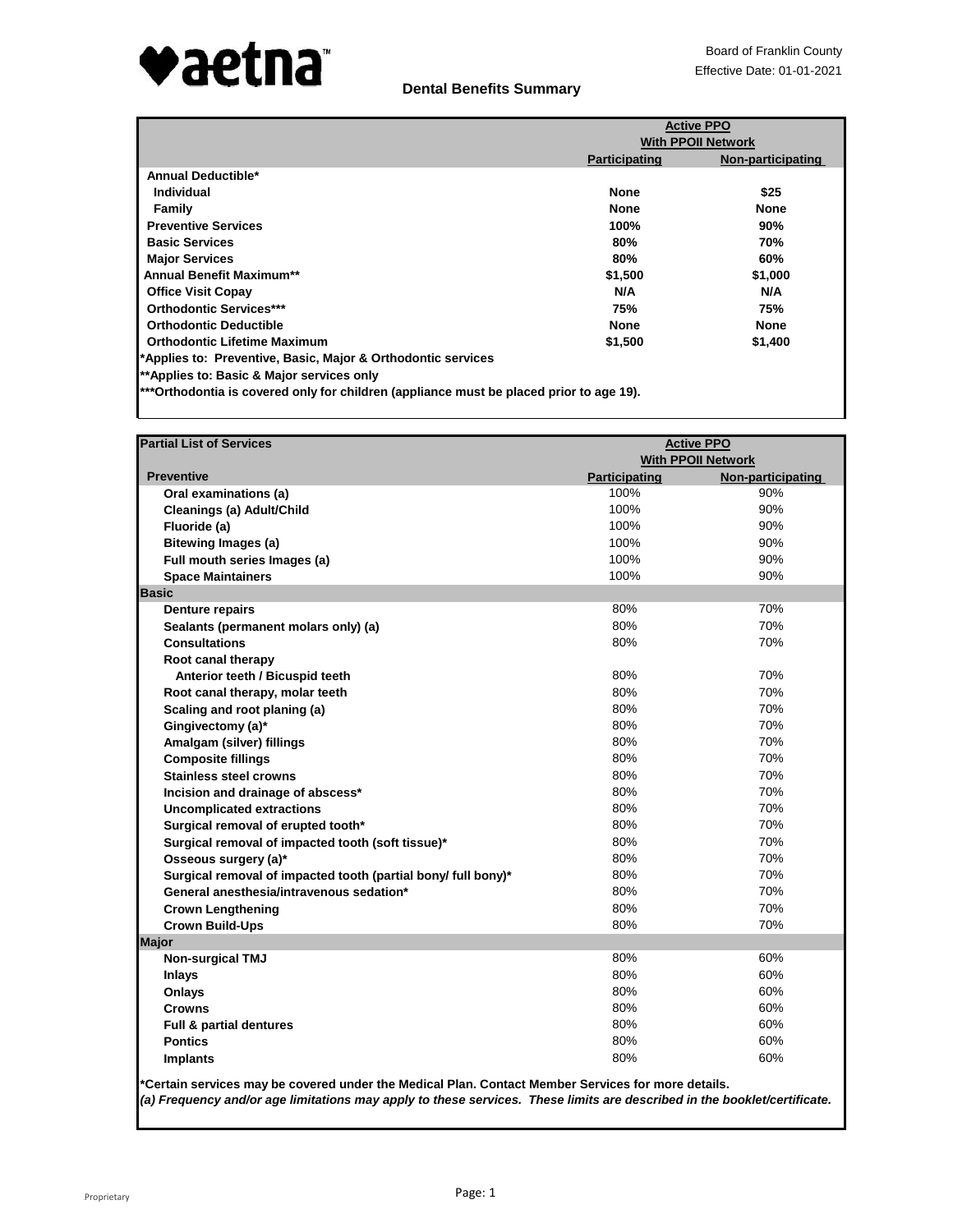

### **Other Important Information**

This Aetna Dental® Preferred Provider Organization (PPO) benefits summary is provided by Aetna Life Insurance Company for some of the more frequently performed dental procedures. Under the Dental Preferred Provider Organization (PPO) plan, you may choose at the time of service either a PPO participating dentist or any nonparticipating dentist. With the PPO plan, savings are possible because the participating dentists have agreed to provide care for covered services at negotiated rates. Nonparticipating benefits are subject to recognized charge limits.

### **Emergency Dental Care**

If you need emergency dental care for the palliative treatment (pain relieving, stabilizing) of a dental emergency, you are covered 24 hours a day, 7 days a week.

When emergency services are provided by a participating PPO dentist, your co-payment/coinsurance amount will be based on a negotiated fee schedule. When emergency services are provided by a non-participating dentist, you will be responsible for the difference between the plan payment and the dentist's usual charge. Refer to your plan documents for details. Subject to state requirements. Out-of-area emergency dental care may be reviewed by our dental consultants to verify appropriateness of treatment.

### **Partial List of Exclusions and Limitations\* - Coverage is not provided for the following:**

- 1. Services or supplies that are covered in whole or in part:
	- (a) under any other part of this Dental Care Plan; or
- (b) under any other plan of group benefits provided by or through your employer.
- 2. Services and supplies to diagnose or treat a disease or injury that is not:
	- (b) a non-occupational injury. (a) a non-occupational disease; or
- 3. Services not listed in the Dental Care Schedule that applies, unless otherwise specified in the Booklet-Certificate.

4. Those for replacement of a lost, missing or stolen appliance, and those for replacement of appliances that have been damaged due to abuse, misuse or neglect.

5. Those for plastic, reconstructive or cosmetic surgery, or other dental services or supplies, that are primarily intended to improve, alter or enhance appearance. This applies whether or not the services and supplies are for psychological or emotional reasons. Facings on molar crowns and pontics will always be considered cosmetic.

6. Those for or in connection with services, procedures, drugs or other supplies that are determined by Aetna to be experimental or still under clinical investigation by health professionals.

7. Those for dentures, crowns, inlays, onlays, bridgework, or other appliances or services used for the purpose of splinting, to alter vertical dimension, to restore occlusion, or to correct attrition, abrasion or erosion.

8. Those for any of the following services (Does not apply to the DMO plan in TX):

(b) a crown, bridge, or cast or processed restoration if a tooth was prepared for it before the person became a covered person; or (a) an appliance or modification of one if an impression for it was made before the person became a covered person;

(c) root canal therapy if the pulp chamber for it was opened before the person became a covered person.

9. Services that Aetna defines as not necessary for the diagnosis, care or treatment of the condition involved. This applies even if they are prescribed, recommended or approved by the attending physician or dentist.

10. Those for services intended for treatment of any jaw joint disorder, unless otherwise specified in the Booklet-Certificate.

11. Those for space maintainers, except when needed to preserve space resulting from the premature loss of deciduous teeth.

12. Those for orthodontic treatment, unless otherwise specified in the Booklet-Certificate.

13. Those for general anesthesia and intravenous sedation, unless specifically covered. For plans that cover these services, they will not be eligible for benefits unless done in conjunction with another necessary covered service.

14. Those for treatment by other than a dentist, except that scaling or cleaning of teeth and topical application of fluoride may be done by a licensed dental hygienist. In this case, the treatment must be given under the supervision and guidance of a dentist.

15. Those in connection with a service given to a person age 5 or older if that person becomes a covered person other than:

(a) during the first 31 days the person is eligible for this coverage, or

(b) as prescribed for any period of open enrollment agreed to by the employer and Aetna. This does not apply to charges incurred:

(i) after the end of the 12-month period starting on the date the person became a covered person; or

(ii) as a result of accidental injuries sustained while the person was a covered person; or

(iii) for a primary care service in the Dental Care Schedule that applies as shown under the headings Visits and Exams, and X-rays and Pathology.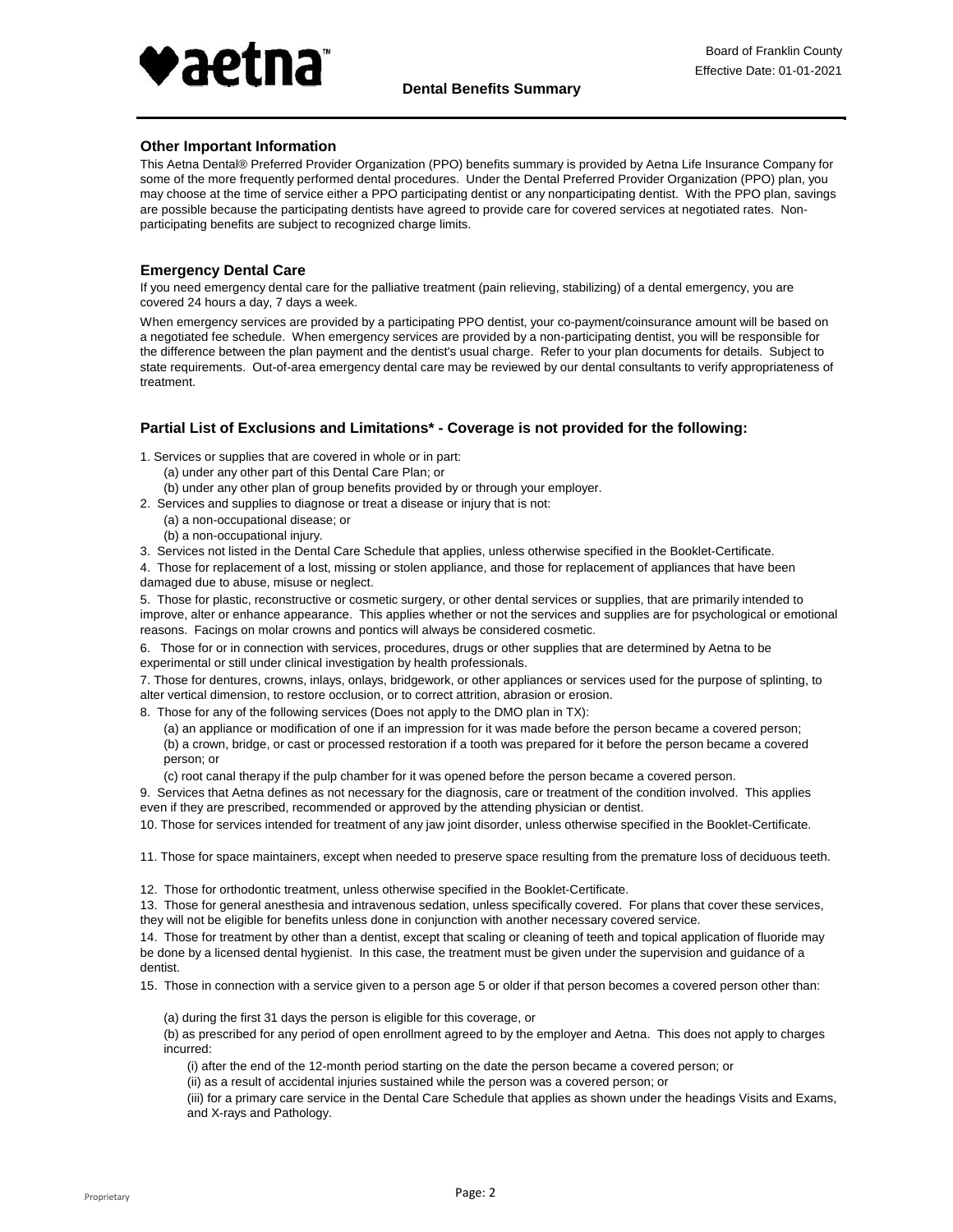

16. Services given by a nonparticipating dental provider to the extent that the charges exceed the amount payable for the services shown in the Dental Care Schedule that applies.

17. Those for a crown, cast or processed restoration unless:

- (a) it is treatment for decay or traumatic injury, and teeth cannot be restored with a filling material; or
- (b) the tooth is an abutment to a covered partial denture or fixed bridge.

18. Those for pontics, crowns, cast or processed restorations made with high-noble metals, unless otherwise specified in the Booklet-Certificate.

19. Those for surgical removal of impacted wisdom teeth only for orthodontic reasons, unless otherwise specified in the Booklet-Certificate.

20. Services needed solely in connection with non-covered services.

21. Services done where there is no evidence of pathology, dysfunction or disease other than covered preventive services.

Any exclusion above will not apply to the extent that coverage of the charges is required under any law that applies to the coverage.

\*This is a partial list of exclusions and limitations, others may apply. Please check your plan booklet for details.

### **Your Dental Care Plan Coverage Is Subject to the Following Rules:**

#### Replacement Rule

The replacement of; addition to; or modification of: existing dentures; crowns; casts or processed restorations; removable denture; fixed bridgework; or other prosthetic services is covered only if one of the following terms is met:

The replacement or addition of teeth is required to replace one or more teeth extracted after the existing denture or bridgework was installed. This coverage must have been in force for the covered person when the extraction took place.

The existing denture, crown; cast or processed restoration, removable denture, bridgework, or other prosthetic service cannot be made serviceable, and was installed at least 5 years before its replacement.

The existing denture is an immediate temporary one to replace one or more natural teeth extracted while the person is covered, and cannot be made permanent, and replacement by a permanent denture is required. The replacement must take place within 12 months from the date of initial installation of the immediate temporary denture.

The extraction of a third molar does not qualify. Any such appliance or fixed bridge must include the replacement of an extracted tooth or teeth.

Alternate Treatment Rule: If more than one service can be used to treat a covered person's dental condition, Aetna may decide to authorize coverage only for a less costly covered service provided that all of the following terms are met:

- (a) the service must be listed on the Dental Care Schedule;
- (b) the service selected must be deemed by the dental profession to be an appropriate method of treatment; and
- (c) the service selected must meet broadly accepted national standards of dental practice.

If treatment is being given by a participating dental provider and the covered person asks for a more costly covered service than that for which coverage is approved, the specific copayment for such service will consist of:

- (a) the copayment for the approved less costly service; plus
- (b) the difference in cost between the approved less costly service and the more costly covered service.

#### **Finding Participating Providers**

Consult Aetna Dentals online provider search for the most current provider listings. Participating providers are independent contractors in private practice and are neither employees nor agents of Aetna Dental or its affiliates. The availability of any particular provider cannot be guaranteed, and provider network composition is subject to change without notice. For the most current information, please contact the selected provider or Aetna Member Services at the toll-free number on your online ID card, or use our Internet-based provider search available at www.aetna.com.

Specific products may not be available on both a self-funded and insured basis. The information in this document is subject to change without notice. In case of a conflict between your plan documents and this information, the plan documents will govern.

In the event of a problem with coverage, members should contact Member Services at the toll-free number on their online ID cards for information on how to utilize the grievance procedure when appropriate.

All member care and related decisions are the sole responsibility of participating providers. Aetna Dental does not provide health care services and, therefore, cannot guarantee any results or outcomes.

Dental plans are provided or administered by Aetna Life Insurance Company, Aetna Dental Inc., Aetna Dental of California Inc. and/or Aetna Health Inc.

Telehealth Services: The plan will reimburse the treating or consulting provider for the diagnosis, consultation, or treatment of an enrollee via telehealth on the same basis and to the same extent that the plan would reimburse the same covered in-person service.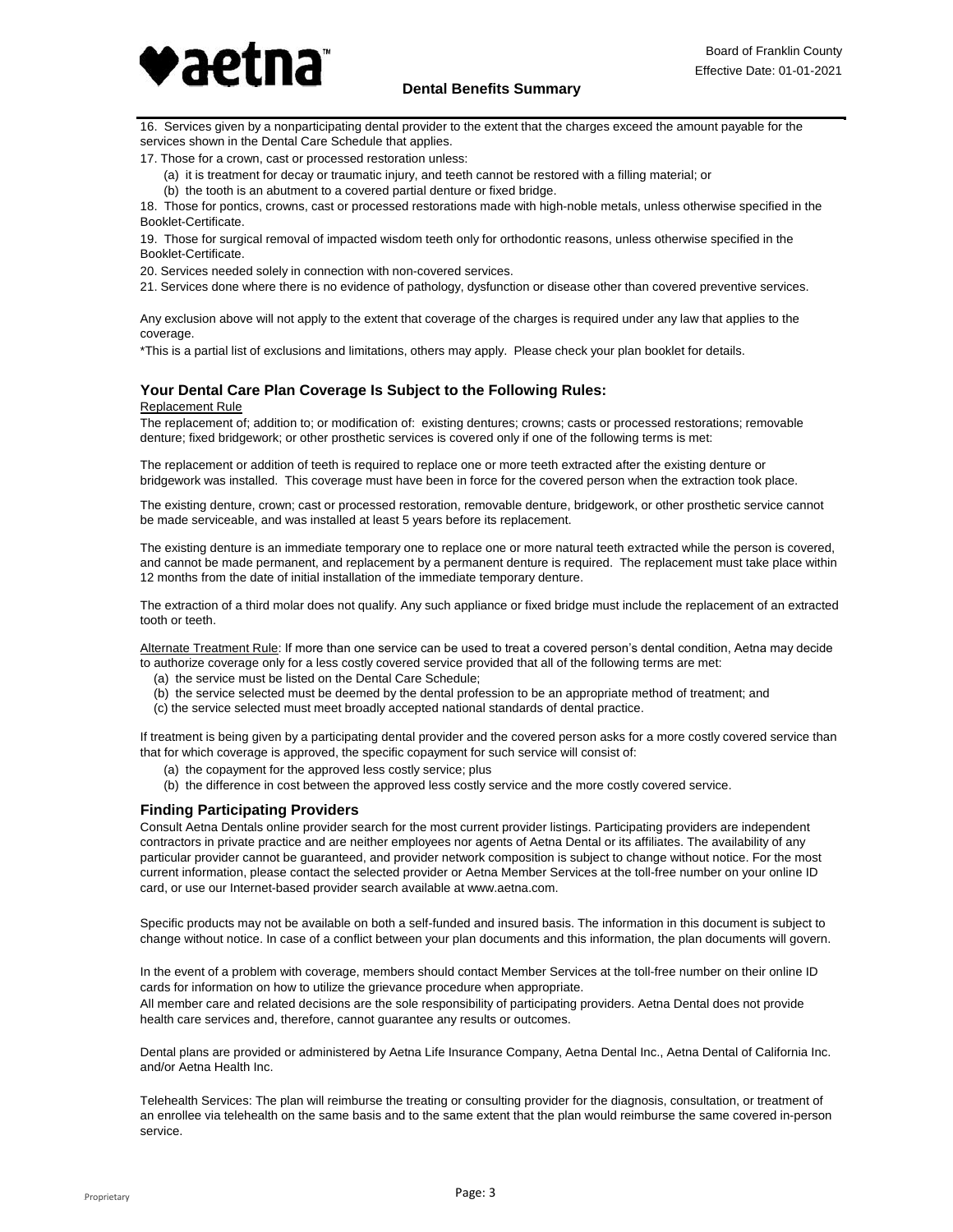

In Texas, the Dental Preferred Provider Organization (PPO) is known as the Participating Dental Network (PDN), and is administered by Aetna Life Insurance Company.

This material is for informational purposes only and is neither an offer of coverage nor dental advice. It contains only a partial, general description of plan or program benefits and does not constitute a contract. The availability of a plan or program may vary by geographic service area. Certain dental plans are available only for groups of a certain size in accordance with underwriting guidelines. Some benefits are subject to limitations or exclusions. Consult the plan documents (Schedule of Benefits, Certificate/Evidence of Coverage, Booklet, Booklet-Certificate, Group Agreement, Group Policy) to determine governing contractual provisions, including procedures, exclusions and limitations relating to your plan.

Aetna complies with applicable Federal civil rights laws and does not discriminate, exclude or treat people differently based on their race, color, national origin, sex, age, or disability.

Aetna provides free aids/services to people with disabilities and to people who need language assistance.

If you need a qualified interpreter, written information in other formats, translation or other services, call 877-238-6200.

If you believe we have failed to provide these services or otherwise discriminated based on a protected class noted above, you can also file a grievance with the Civil Rights Coordinator by contacting:

Civil Rights Coordinator, P.O. Box 14462, Lexington, KY 40512 (CA HMO customers: PO Box 24030 Fresno, CA 93779), 1-800-648-7817, TTY: 711, Fax: 859-425-3379 (CA HMO customers: 860-262-7705), [CRCoordinator@aetna.com.](mailto:CRCoordinator@aetna.com.)

You can also file a civil rights complaint with the U.S. Department of Health and Human Services, Office for Civil Rights Complaint Portal, available at https://ocrportal.hhs.gov/ocr/portal/lobby.jsf, or at: U.S. Department of Health and Human Services, 200 Independence Avenue SW., Room 509F, HHH Building, Washington, DC 20201, or at 1-800-368-1019, 800-537- 7697 (TDD).

*Aetna is the brand name used for products and services provided by one or more of the Aetna group of subsidiary companies, including Aetna Life Insurance Company, Coventry Health Care plans and their affiliates (Aetna).*

| <b>English</b> | To access language services at no cost to you, call the number on your ID card.                                                         |
|----------------|-----------------------------------------------------------------------------------------------------------------------------------------|
| Albanian       | Për shërbime përkthimi falas për ju, telefononi në numrin që gjendet në kartën tuaj të identitetit.                                     |
| Amharic        | የቋንቋ አንልግሎቶችን ያለክፍያ ለማግኘት፣ በሞታወቂያዎት ላይ ያለውን ቁጥር ይደውሉ፡፡                                                                                  |
| Arabic         | للحصول على الخدمات اللغوية دون أي تكلفة، الرجاء الاتصال على الرقم الموجود على بطاقة اشتراكك.                                            |
| Armenian       | Ձեր նախընտրած լեզվով ավվձար խորհրդատվություն  ստանալու համար զանգահարեք ձեր բժշկական<br>ապահովագրության քարտի վրա նշված հէրախոսահամարով |
| Bantu-Kirundi  | Kugira uronke serivisi z'indimi ata kiguzi, hamagara inomero iri ku karangamuntu kawe                                                   |
| Bengali        | আপনাকে বিনামূল্যে ভাষা পরিষেবা পেতে হলে আপনার পরিচয়পত্রে দেওয়া নম্বরে টেলিফোন করুন                                                    |

## TTY:711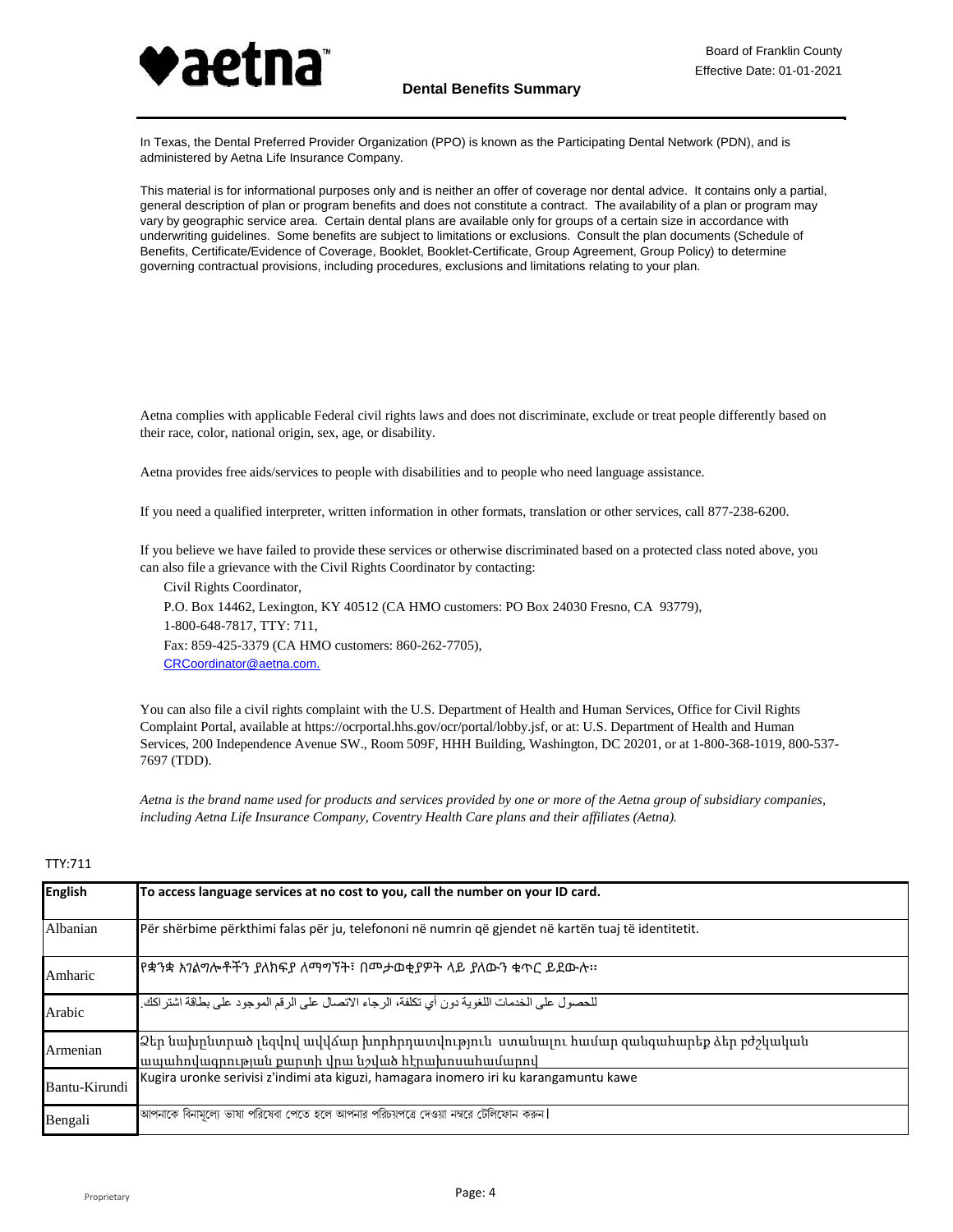

| <b>Burmese</b>                    | သင့်အနေဖြင့် အခကြေးငွေ မပေးရပဲ ဘာသာစကားပန်ဆောင်မှုများ ရရှိနိုင်ရန်၊ သင့် ID<br>ကတ်ပေါ်တွင်ရှိသော ဖုန်းနံပတ်အား ခေါ်ဆိုပါ။                     |
|-----------------------------------|------------------------------------------------------------------------------------------------------------------------------------------------|
| Catalan                           | Per accedir a serveis lingüístics sense cap cost per a vostè, telefoni al número indicat a la seva targeta d'identificació.                    |
| Cebuano                           | Aron maakses ang mga serbisyo sa lengguwahe nga wala kay bayran, tawagi ang numero nga anaa sa imong kard sa ID.                               |
| Chamorro                          | Para un hago' i setbision lengguåhi ni dibåtde para hågu, ågang i numiru gi iyo-mu kard aidentifikasion.                                       |
| Cherokee                          | LY�J <del>S</del> OHA�J TO OLO'NI LAF�J JCEGWNJ SY, OPABWO'B O�J J4�J HSALY O'OT ID IHR�J C'VLT.                                               |
| Chinese<br>Traditional            | 如欲使用免費語言服務,請撥打您健康保險卡上所列的電話號碼                                                                                                                   |
| Choctaw                           | Anumpa tosholi i toksvli ya peh pilla ho ish i payahinla kvt chi holisso kallo iskitini holhtena takanli ma i payah                            |
| Chuukese                          | Ren omw kopwe angei aninisin eman chon awewei (ese kamé), kopwe kééri ewe nampa mei mak won noum ena katen ID                                  |
| Cushitic-<br>Oromo                | Tajaajiiloota afaanii gatii bilisaa ati argaachuuf,lakkoofsa fuula waraaqaa eenyummaa (ID) kee irraa jiruun bilbili.                           |
| Dutch                             | Voor gratis taaldiensten, bel het nummer op uw ziekteverzekeringskaart.                                                                        |
| French                            | Pour accéder gratuitement aux services linguistiques, veuillez composer le numéro indiqué sur votre carte d'assurance santé.                   |
| <b>French Creole</b><br>(Haitian) | Pou ou jwenn sèvis gratis nan lang ou, rele nimewo telefòn ki sou kat idantifikasyon asirans sante ou.                                         |
| German                            | Um auf den für Sie kostenlosen Sprachservice auf Deutsch zuzugreifen, rufen Sie die Nummer auf Ihrer ID-Karte an.                              |
| Greek                             | Για πρόσβαση στις υπηρεσίες γλώσσας χωρίς χρέωση, καλέστε τον αριθμό στην κάρτα ασφάλισής σας.                                                 |
| Gujarati                          | તમારે ક્રોઇ પણ જાતના ખર્ચ વિના ભાષા સેવાઓ મેળવવા માટે, તમારા આઇડી કાર્ડ પર રહેલ નંબર પર કૉલ કરવો.                                              |
| Hawaiian                          | No ka wala'au 'ana me ka lawelawe 'ōlelo e kahea aku i ka helu kelepona ma kāu kāleka ID. Kāki 'ole 'ia kēia kōkua nei.                        |
| Hindi                             | बिना किसी कीमत के भाषा सेवाओं का उपयोग करने के लिए, अपने आईडी कार्ड पर दिए नंबर पर कॉल करें।                                                   |
| Hmong                             | Yuav kom tau kev pab txhais lus tsis muaj nqi them rau koj, hu tus naj npawb ntawm koj daim npav ID.                                           |
| Igbo                              | Inweta enyemaka asusu na akwughi ugwo obula, kpoo nomba no na kaadi njirimara gi                                                               |
| Ilocano                           | Tapno maakses dagiti serbisio ti pagsasao nga awanan ti bayadna, awagan ti numero nga adda ayan ti ID kardmo.                                  |
| Indonesian                        | Untuk mengakses layanan bahasa tanpa dikenakan biaya, silakan hubungi nomor telepon di kartu asuransi Anda.                                    |
| Italian                           | Per accedere ai servizi linguistici senza alcun costo per lei, chiami il numero sulla tessera identificativa.                                  |
| Japanese                          | 無料の言語サービスは、IDカードにある番号にお電話ください。                                                                                                                 |
| Karen                             | vXw>urRM>usdmw>rRpXRtw>zH;w>rRwz.vXwtd.'D;tyShRvXeub.[h.tDRt*D> <ud;b.vdwjpded.*h>vXttd.vXecd.*DR A (ID)<br/>tvdRM.wuh&gt;l</ud;b.vdwjpded.*h> |
| Korean                            | 무료 다국어 서비스를 이용하려면 보험 ID 카드에 수록된 번호로 전화해 주십시오.                                                                                                  |
| Kru-Bassa                         | I nyuu kosna mahola ni language services ngui nsaa wogui wo, sebel i nsinga i ye ntilga i kat yong matibla                                     |
| Kurdish                           | بۆ دەسپێراگەيشتن بە خزمەتگوزارى زمان بەبىّ تێچوون بۆ تۆ، پەيوەندى بكە بە ژمارەى سەر ئاى دى(ID) كار تى خۆت.                                     |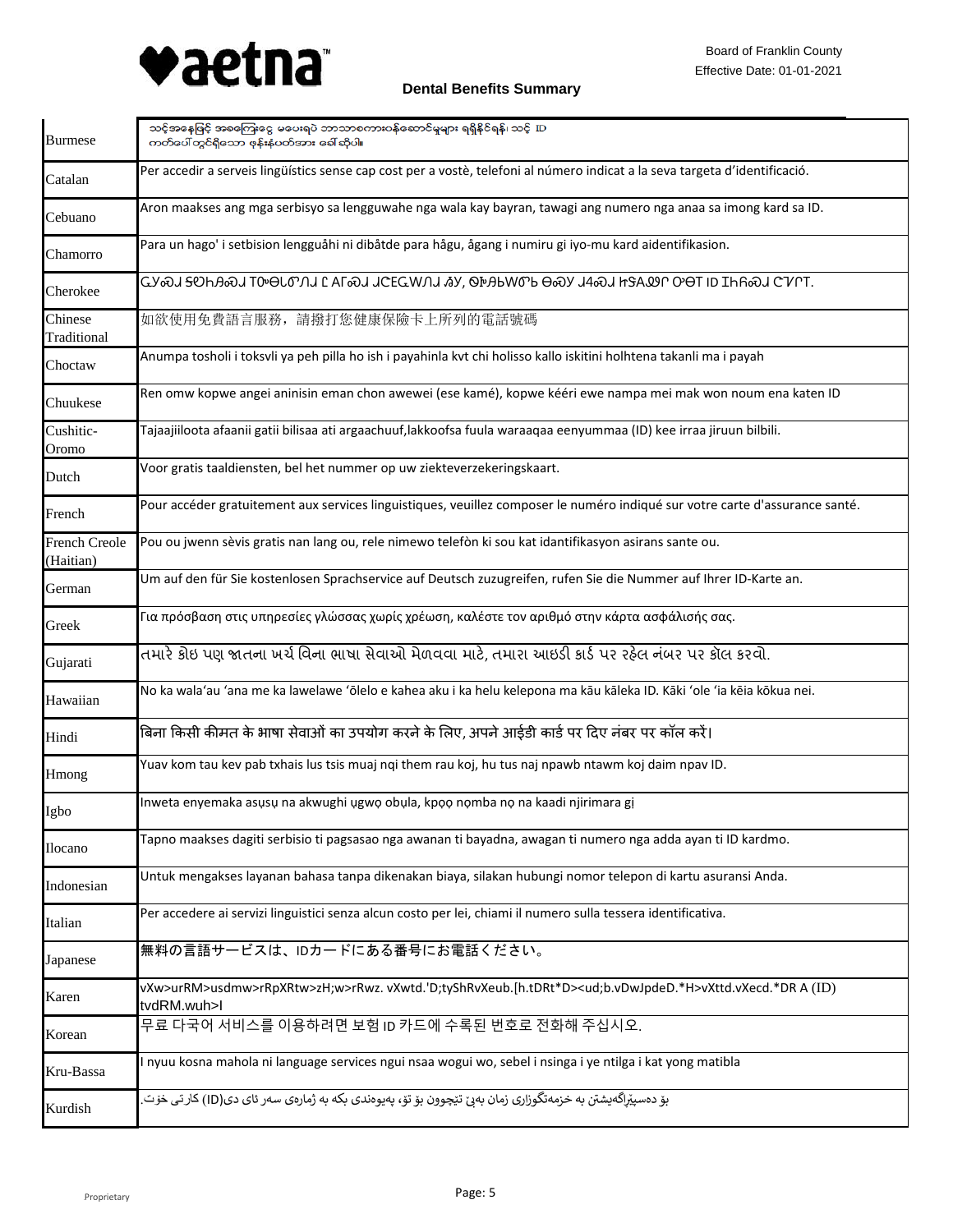

| Lao                      | ເພື່ອເຂົ້າເຖິງບໍລິການພາສາທີ່ບໍ່ເສຍຄ່າ <sup>,</sup> ໃຫ້ໂທຫາເບີໂທຢູ່ໃນບັດປະຈາຕົວຂອງທ່ານ <sup>.</sup>                                                                    |
|--------------------------|-----------------------------------------------------------------------------------------------------------------------------------------------------------------------|
| Marathi                  | आपल्याला कोणत्याही शुल्काशिवाय भाषा सेवांपर्यंत पोहोचण्यासाठी , आपल्या ।D कार्डावरील क्रमांकावर फोन करा.                                                              |
| Marshallese              | Nan bōk jipañ kōn kajin ilo an ejjeļok wōņean ñan kwe, kwōn kallok nōṃba eo ilo kaat in ID eo aṃ.                                                                     |
| Micronesian-<br>Ponapean | Pwehn alehdi sawas en lokaia kan ni sohte pweipwei, koahlih nempe nan amhw doaropwe en ID.                                                                            |
| Mon-Khmer,<br>Cambodian  | ដើម្បីទទួលបានសេវាកម្មភាសាដែលឥតគិតថ្លៃសម្រាប់លោកអ្នក សូមហៅទូរសព្ទទៅកាន់លេខដែលមាននៅលើបណ្ណសម្គាល់ខ្លួន<br>របស់លោកអ្នក។                                                   |
| Navajo                   | I'áá ni nizaad k'ehjí bee níká a'doowoł doo bááh ílínígóó naaltsoos bee atah nílíjgo<br>nanitinígíí bee néého'dólzinígíí béésh bee hane'í biká'ígíí áaji' hólne'.     |
| Nepali                   | भाषासम्बन्धी सेवाहरूमाथि निःशुल्क पहूँच राख्न आफ्नो कार्डमा रहेको नम्बरमा कल गर्नुहोस्।                                                                               |
| Nilotic-Dinka            | Të kɔɔr yïn ran de wëër de thokic ke cïn wëu kɔr keek tënɔŋ yïn. Ke yïn cɔl ran ye kɔc kuɔny në namba de abac tɔ̈ në ID kard duɔ̃n de<br>tiït de nyin de panakim köu. |
| Norwegian                | For tilgang til kostnadsfri språktjenester, ring nummeret på ID-kortet ditt.                                                                                          |
| Pennsylvanian-<br>Dutch  | Um Schprooch Services zu griege mitaus Koscht, ruff die Nummer uff dei ID Kaart.                                                                                      |
| Persian Farsi            | برای دسترسی به خدمات زیان به طور رایگان، با شماره قید شده روی کارت شناسایی خود تماس بگیرید.                                                                           |
| Polish                   | Aby uzyskać dostęp do bezpłatnych usług językowych, należy zadzwonić pod numer podany na karcie identyfikacyjnej.                                                     |
| Portuguese               | Para aceder aos serviços linguísticos gratuitamente, ligue para o número indicado no seu cartão de identificação.                                                     |
| Punjabi                  | ਤਹਾਡੇ ਲਈ ਬਿਨਾਂ ਕਿਸੇ ਕੀਮਤ ਵਾਲੀਆਂ ਪੰਜਾਬੀ ਸੇਵਾਵਾਂ ਦੀ ਵਰਤੋਂ ਕਰਨ ਲਈ, ਆਪਣੇ ਆਈਡੀ ਕਾਰਡ 'ਤੇ ਦਿੱਤੇ ਨੰਬਰ 'ਤੇ ਫ਼ੋਨ ਕਰੋ।                                                           |
| Romanian                 | Pentru a accesa gratuit serviciile de limbă, apelați numărul de pe cardul de membru.                                                                                  |
| Russian                  | Для того чтобы бесплатно получить помощь переводчика, позвоните по телефону, приведенному на вашей<br>идентификационной карте.                                        |
| Samoan                   | Mō le mauaina o 'au'aunaga tau gagana e aunoa ma se totogi, vala'au le numera i luga o lau pepa ID.                                                                   |
| Serbo-Croatian           | Za besplatne prevodilačke usluge pozovite broj naveden na Vašoj identifikacionoj kartici.                                                                             |
| Spanish                  | Para acceder a los servicios lingüísticos sin costo alguno, llame al número que figura en su tarjeta de identificación.                                               |
| Sudanic<br>Fulfulde      | Heeɓa a naasta nder ekkitol jaangirde woldeji walla yoɓugo, ewnu lamba je ɗon windi ha do ɗerowol maaɗa.                                                              |
| Swahili                  | Kupata huduma za lugha bila malipo kwako, piga nambari iliyo kwenye kadi yako ya kitambulisho.                                                                        |
| Syriac-<br>Assyrian      | رمومة، «لماصحة، من علم مرضت رمعه مه المرضرين منقل من المنه من المجالب لم رماه، من سب ره                                                                               |
| Swahili                  | Kupata huduma za lugha bila malipo kwako, piga nambari iliyo kwenye kadi yako ya kitambulisho.                                                                        |
| Tagalog                  | Upang ma-access ang mga serbisyo sa wika nang walang bayad, tawagan ang numero sa iyong ID card.                                                                      |
| Telugu                   | భాష సేవలను మీకు ఖర్చు లేకుండా అందుకునేందుకు, మీ ఐడి కార్డుపై ఉన్న నంబరుకు కాల్ చేయండి.                                                                                |
| Thai                     | <b>หากท่านต้องการเข้าถึงการบริการทางด้านภาษาโดยไม่มีค่าใช้จ่าย</b> โปรดโทรหมายเลขที่แสดงอยู่บนบัตรประจำตัวของท่าน                                                     |
| Tongan                   | Kapau 'oku ke fiema'u ta'etōtōngi 'a e ngaahi sēvesi kotoa pē he ngaahi lea kotoa, telefoni ki he fika 'oku hā atu 'i ho'o ID kaati.                                  |